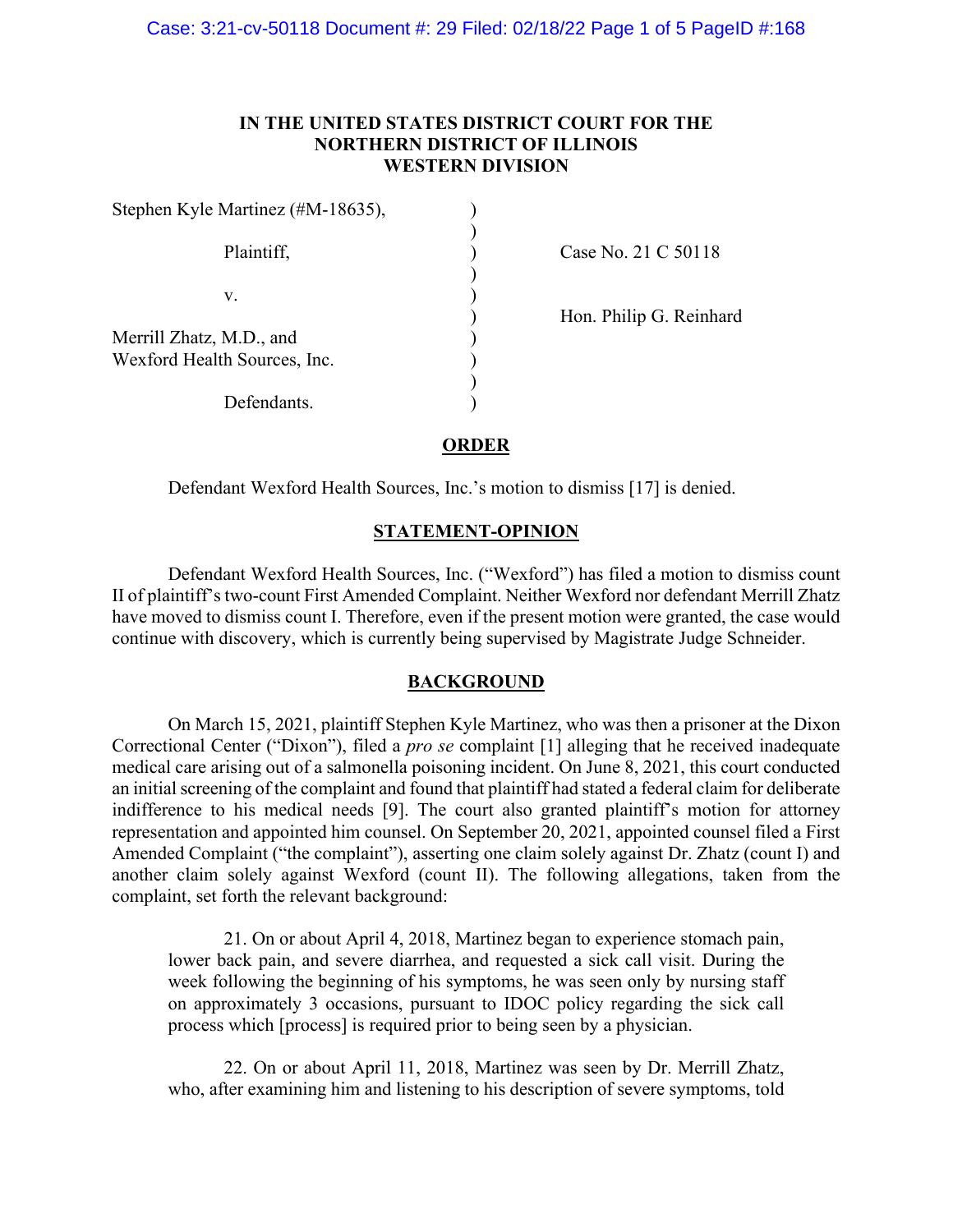Martinez that he had indigestion and heartburn. He prescribed [Imodium] for the symptoms.

23. Despite following the medication instruction, Martinez's symptoms continued and worsened over the next weeks and months, such that he was doubled over in pain for days with severe lower back pain and diarrhea, and he suffered a weight loss of nine (9) pounds between April 11, 2018, and April 20, 2018, with continuing weight loss totaling approximately 35 pounds during the period.

\* \* \*

30. Also, during the period from April 11, 2018, through July 2018, Martinez was seen by Dr. Zhatz and other medical personnel for his continuing gastrointestinal symptoms which included pain described from time to time as "knife-like", "cramping" "tearing", and "clawing".

31. The condition ultimately resulted in Martinez being transferred to the infirmary in May, 2018, and also on other occasions, where he was under observation and in isolation for a period of time with treatment provided with the same antibiotic, Flagyl, without improvement in his condition.

32. Despite Martinez's severe pain and continuing symptoms, or about May 2, 2018, a request for gastrointestinal ("GI") panel for Martinez was denied by Wexford.

33. On or about May 29, 2018, upon Collegial Review requested by Dr. Zhatz, a GI consultation was denied by Wexford and on information and belief, Dr. Zhatz did not re-present the request for a long period of time.

34. Martinez later learned that stool sample testing performed in early May, 2018 by Katherine Bethea Shaw Hospital revealed detection of salmonella species and shiga toxin 1, and the test report noted that antibiotic treatment is not recommended as it may enhance toxin release and increase risk of HUS, a condition which may ultimately cause kidney failure.

35. Despite the receipt of this information from Katherine Bethea Shaw Hospital and UIC Hospital, and the lack of improvement in the symptoms of Martinez, Dr. Zhatz continued to prescribe an antibiotic, Cipro, to Martinez.

36. Only after almost 1 year of experiencing symptoms by Martinez, was an upper GI test conducted and a colonoscopy was performed at University of Illinois at Chicago on September 4, 2019, which on information and belief, revealed the existence of irritable bowel syndrome resulting from the infection which will be a lifelong condition for Martinez.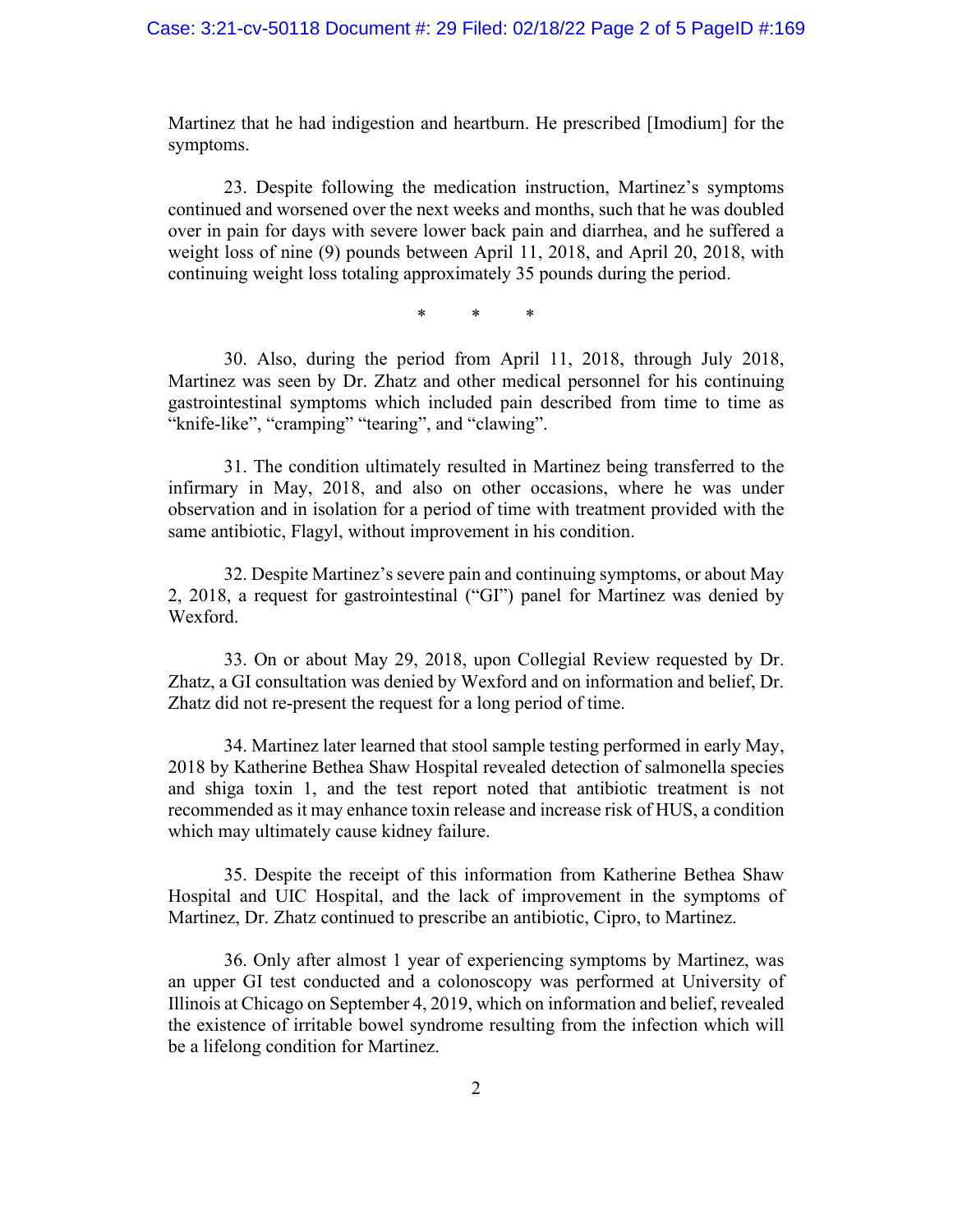37. Martinez also experienced severe emotional distress as a result of the extreme pain and was made anxious by the extreme delay in his treatment in light of the fact that his symptoms had not lessened after several months of symptom complaints at medical visits.

38. Dr. Zhatz was familiar with Martinez's medical condition through his file and first-hand observations, as he was told by Martinez of his extreme pain and other symptoms. Dr. Zhatz recognized that Martinez had a serious medical condition because he ordered further testing for Martinez, which was denied by Wexford.

39. Wexford recognized the serious medical condition requiring treatment, as it finally approved Dr. Zhatz's recommendations for additional testing consisting of an upper GI endoscopy and a colonoscopy in September, 2019.

#### [14 at 5-7.]

Plaintiff further alleges in the complaint that Wexford relied on Utilization Management policies that include Referral Request, Collegial Review, and Alternate Treatment Plan policies. *Id.* at  $\P$  12-14. Plaintiff then alleges that these policies were unconstitutional because Wexford had a "widespread practice of failing to review requests submitted by the Site Medical Directors [e.g. Dr. Zhatz] on a timely basis, and denying requested additional testing and outside medical treatment." *Id.* at ¶ 44.

#### **ANALYSIS**

A complaint must include "a short and plain statement of the claim showing that the pleader is entitled to relief." Fed. R. Civ. P. 8(a)(2). The statement must "give the defendant fair notice of what the claim is and the grounds upon which it rests." *Bell Atl. Corp. v. Twombly,* 550 U.S. 544, 555 (2007) (citation omitted). The statement also must contain sufficient factual matter, accepted as true, to "state a claim to relief that is plausible on its face," which means that the pleaded facts must show there is "more than a sheer possibility that a defendant has acted unlawfully." *Ashcroft v. Iqbal*, 556 U.S. 662, 678 (2009). In considering a Rule 12(b)(6) motion to dismiss, courts must "accept all well-pleaded facts as true and draw all reasonable inferences in the plaintiff's favor." *White v. United Airlines, Inc.*, 987 F.3d 616, 620 (7th Cir. 2021).

The sole issue raised by the present motion is whether plaintiff's allegations against Wexford in count II are sufficient to meet this plausibility standard to survive a motion to dismiss. For the purposes of § 1983 liability, private corporations like Wexford are treated as municipalities. *See Shields v. Illinois Dep't of Corr.,* 746 F.3d 782, 789 (7th Cir. 2014). This means they may not be held vicariously liable for the actions of their employees, and may be held liable only if the violation was caused by a policy or custom of the corporation itself. *Id.*; *see Monell v. Dep't of Social Servs.*, 436 U.S. 658, 694 (1978). Municipal policies can take three forms: "(1) an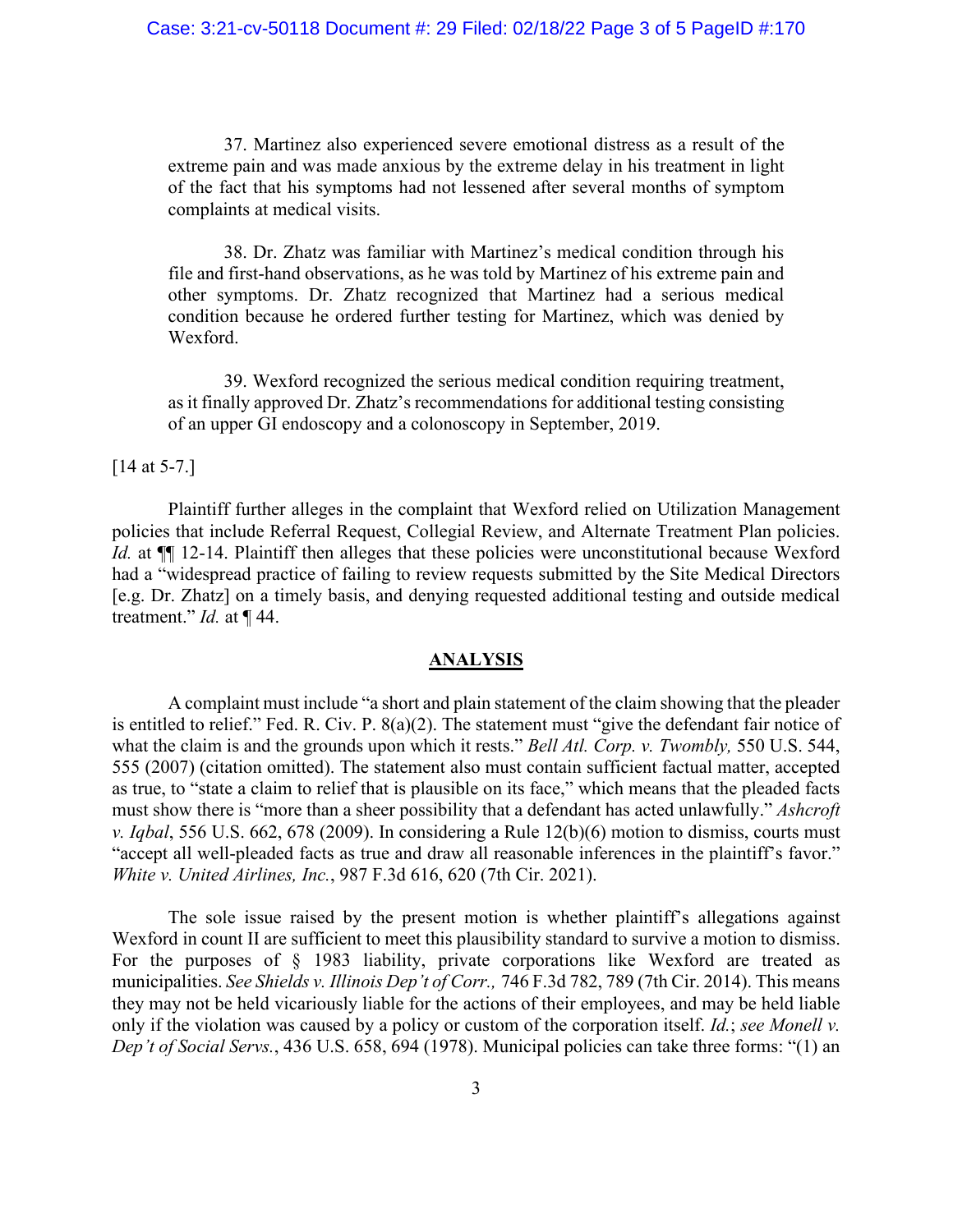express policy that causes a constitutional deprivation when enforced; (2) a widespread practice, that, although unauthorized, is so permanent and well-settled that it constitutes a 'custom or usage' with the force of law; or (3) an allegation that a person with final policymaking authority caused the injury." *Chortek v. City of Milwaukee,* 356 F.3d 740, 748 (7th Cir. 2004).

Plaintiff does not appear to be arguing that he can qualify under the first or third categories. At issue then is the second category. Wexford argues that plaintiff has only asserted "conclusory" and "boilerplate" allegations that there was a widespread custom of denying or delaying off-site referrals. However, Wexford acknowledges that plaintiff has alleged that, in two instances, referrals were denied. Specifically, on May 2, 2018, Wexford denied a request for a gastrointestinal panel; on May 29, 2018, Wexford denied a request for a gastrointestinal consultation. *See* Cmplt. ¶¶ 32-33. But Wexford argues that these two incidents are not enough to survive summary judgment based on two bright-line rules. First, a plaintiff may not rely solely on his own medical treatment to establish a widespread custom. Second, a plaintiff must allege more than three instances where the unconstitutional policy was applied. Although Wexford cites to several Seventh Circuit and district court cases to support these two contentions, the key case it relies on and also the most recent one it cites—is *Hildreth v. Butler*, 960 F.3d 420 (7th Cir. 2020). For these reasons, the court will concentrate its analysis on this case.

In *Hildreth*, which included a lengthy dissent by Judge Hamilton, the Seventh Circuit discussed these issues regarding a claim by an inmate with Parkinson's disease who alleged that the prison, on three occasions, was late by a few days in refilling his medications. The Seventh Circuit concluded that these three occasions were not enough to established a widespread custom:

Three instances of prescription delays over nineteen months involving solely one inmate fail to qualify as a widespread unconstitutional practice so well-settled that it constitutes a custom or usage with the force of law. Although this court has not adopted any "bright-line rules" defining a widespread practice or custom, we have acknowledged that the frequency of conduct necessary to impose *Monell* liability must be more than three.

*Id.* at 427. In dissent, Judge Hamilton argued against adopting any bright-line rules and noted instances in the Seventh Circuit case law where the plaintiff-inmate was not required to "show some minimum number of injuries to prevail." *Id.* at 439 (citing to *Glisson v. Indiana Dep't of Corrections*, 849 F.3d 372, 382 (7th Cir. 2017) (en banc) and other Seventh Circuit cases); *see also* 960 F.3d at 441 ("we have never held that some minimum number of incidents is needed to establish municipal liability").

Although Wexford has made a reasonable argument for dismissing count II, the court concludes that it is premature at this point to dismiss the *Monell* claim. First, although *Hildreth*  (and other cases) provide some support for Wexford's position, *Hildreth* at the same time acknowledges competing considerations and competing lines of case law on these *Monell* issues. Judge Hamilton's dissent summarizes many of the complexities in this case law. As for the "more than three instances" rule, the majority opinion did seem to endorse a bright-line rule in the excerpt